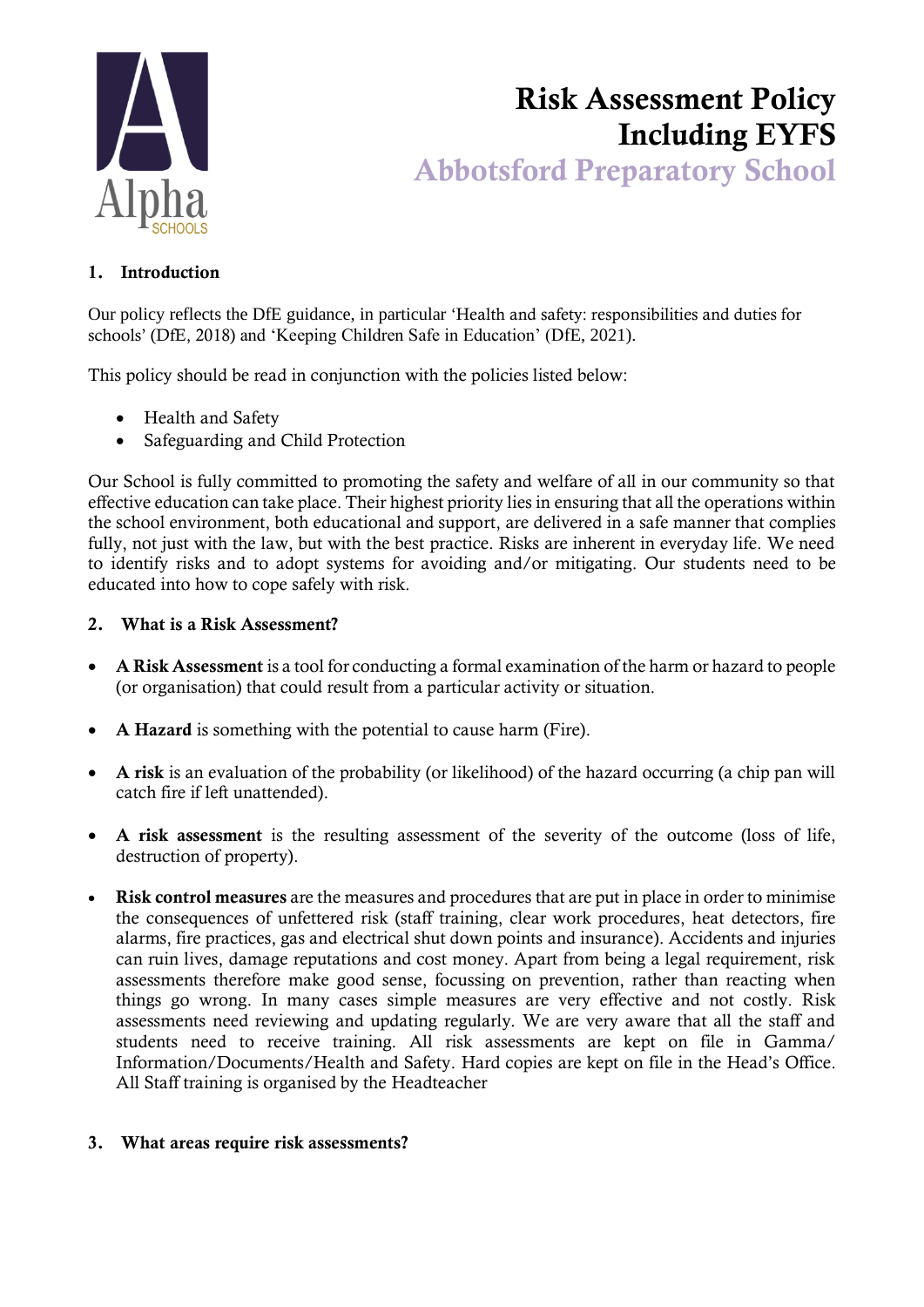There are numerous activities carried out at our School, each of which requires a separate risk assessment. The most important of these cover;

- Fire safety and procedures
- Educational visits and trips.
- Site and premises

Risk assessments are needed for other areas including

- Science
- PE activities
- DT/Food Tech/Art
- Drama

To help us carry out effective risk assessment, and assess all risks adequately, we make use of model or generic risk assessments, for our educational activities and visits.

#### 4. Premises

- Maintenance: risk assessments and training are given to minimise risks. Manual handling, working at height, asbestos, contractors on site and substances hazardous to health (COSHH).
- Caretaking and security: risk assessments cover the main rooms in the School. Training is given to minimise the risk of fire and security by adhering to good practice.
- Catering and Cleaning: risk assessments and training are given in these departments. The Catering is overseen by the school cook and the cleaning is run in house. COSHH control of substances is maintained in these areas.
- Grounds: the gardening is maintained by site staff. The caretaker oversees the premises, and a weekly audit of all play areas is kept.
- Office Staff: risk assessments are required for the display screen equipment and cables used by those staff (primarily office based) who spend the majority of their working day in front of a screen.

#### 5. Conducting a risk assessment

Our policy is to not carry out any high-risk activity. Activities involving students are normally low risk. Students are always given a safety briefing before participating in these activities, and are expected to wear protective equipment, such as mouth- guards, and to follow instructions.

We will always employ specialists to undertake high risk tasks. Support staff may only carry out medium rated activities if they have been properly trained. All members of staff and students are expected to wear (PPE) for tasks that have been assessed as requiring its usage.

#### 6. Specialist risk assessments

The School arranges for specialists to carry out the following risk assessments.

- Fire Safety
- Asbestos
- Legionella
- Gas Safety
- Electrical Safety